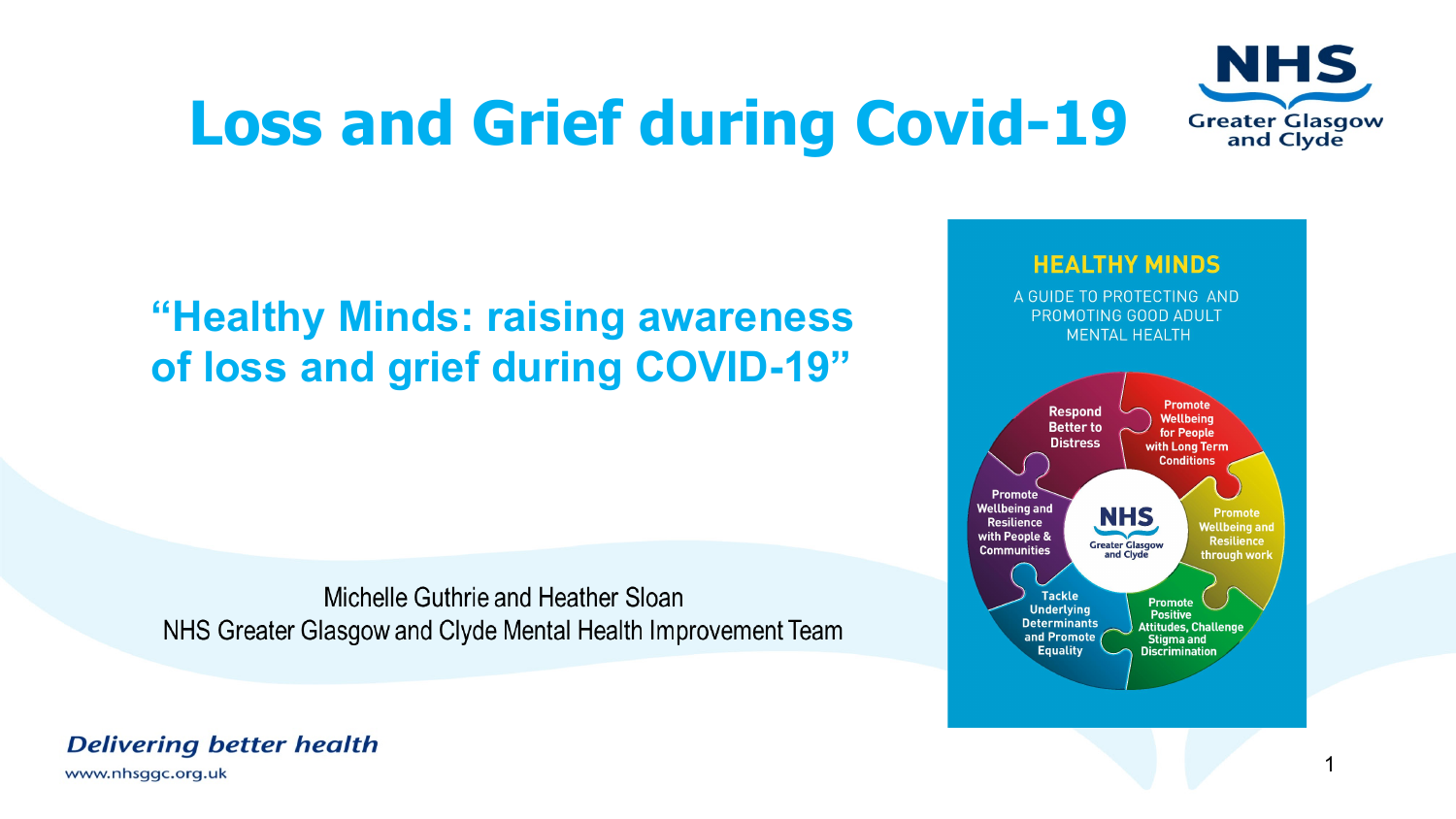



**Healthy Minds** is a universal resource that aims to promote basic awareness and understanding of mental health and topics that are associated with and can impact on mental health and wellbeing such as loss and grief. The resource ethos is to make mental health improvement everyone's business, recognising that you don't need to be an expert to achieve this.

COVID-19 has increased the burden of grief for many. Losses experienced include death, employment, the inability to connect with friends, family and faith organisations, missing special events and milestones.

Whilst grief is not a mental health condition, it can significantly impact on mental health and wellbeing. With demand for mental health information and resources growing significantly during the pandemic, the NHSGGC Mental Health Improvement Team developed a "Healthy Minds Loss and Grief during COVID-19" awareness session to help facilitate discussions and conversations around the losses experienced as a result of the pandemic, the impact and strategies to manage the grief process.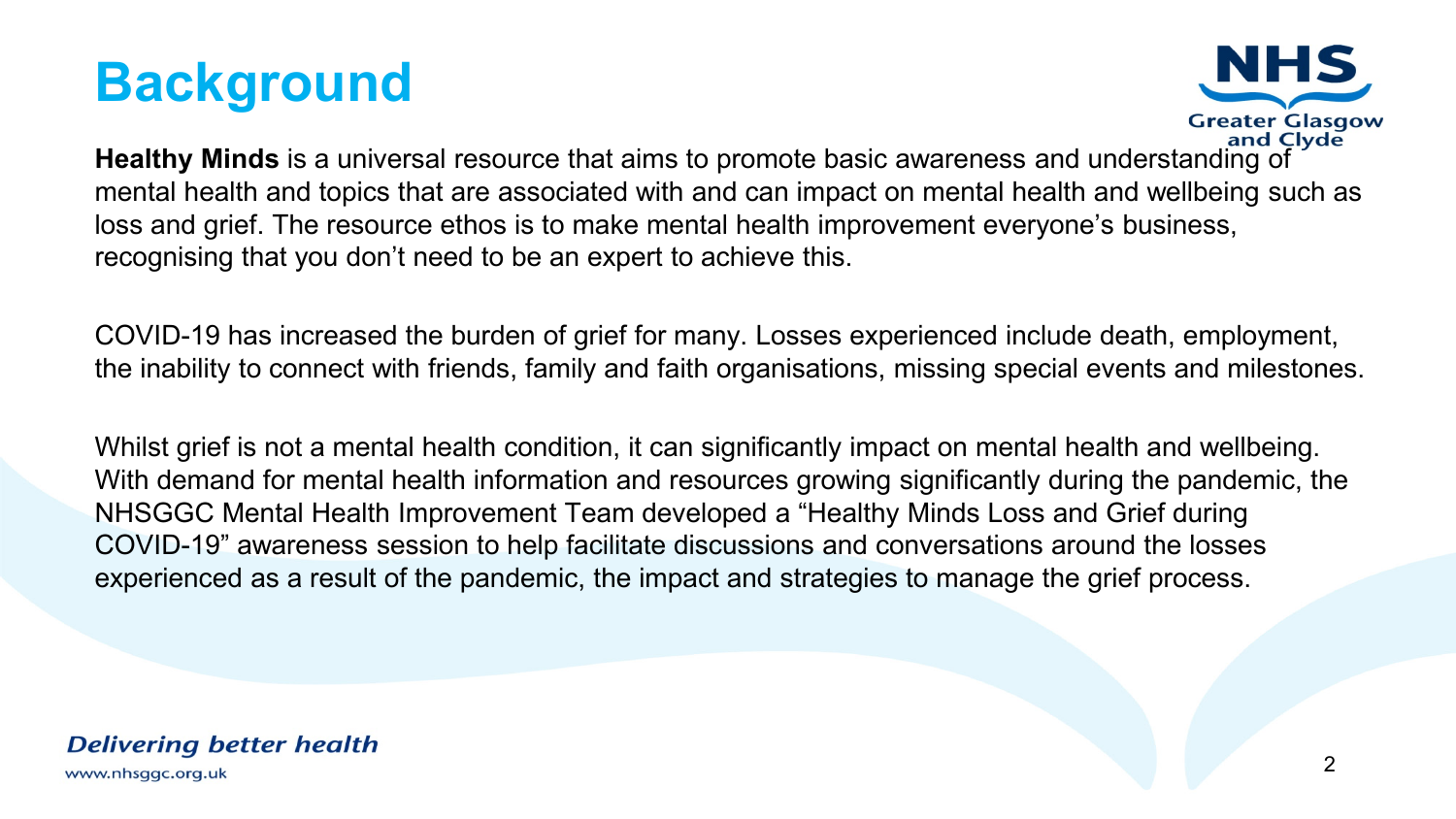## **Delivery and Content**



• Loss and Grief during COVID-19 Healthy Minds **Session Outcomes**session developed Dispel some of the myths **Session**  • Included presentation, facilitator notes and supporting surrounding loss and grief **Development** resources handout List the different types of losses experienced as a result of COVID-19 Describe what grief is • Session piloted with colleagues and partners across Greater Glasgow and Clyde **Pilot**  Describe the impact grief can have on mental health and wellbeing Discuss the different ways in which people grieve • 2 sessions delivered as part of wider online NHS Greater Glasgow and Clyde Mental Health Explore strategies and resources to Improvement Team Training and Capacity Building support and manage loss and grief Programme **Delivery** Delive, a better health